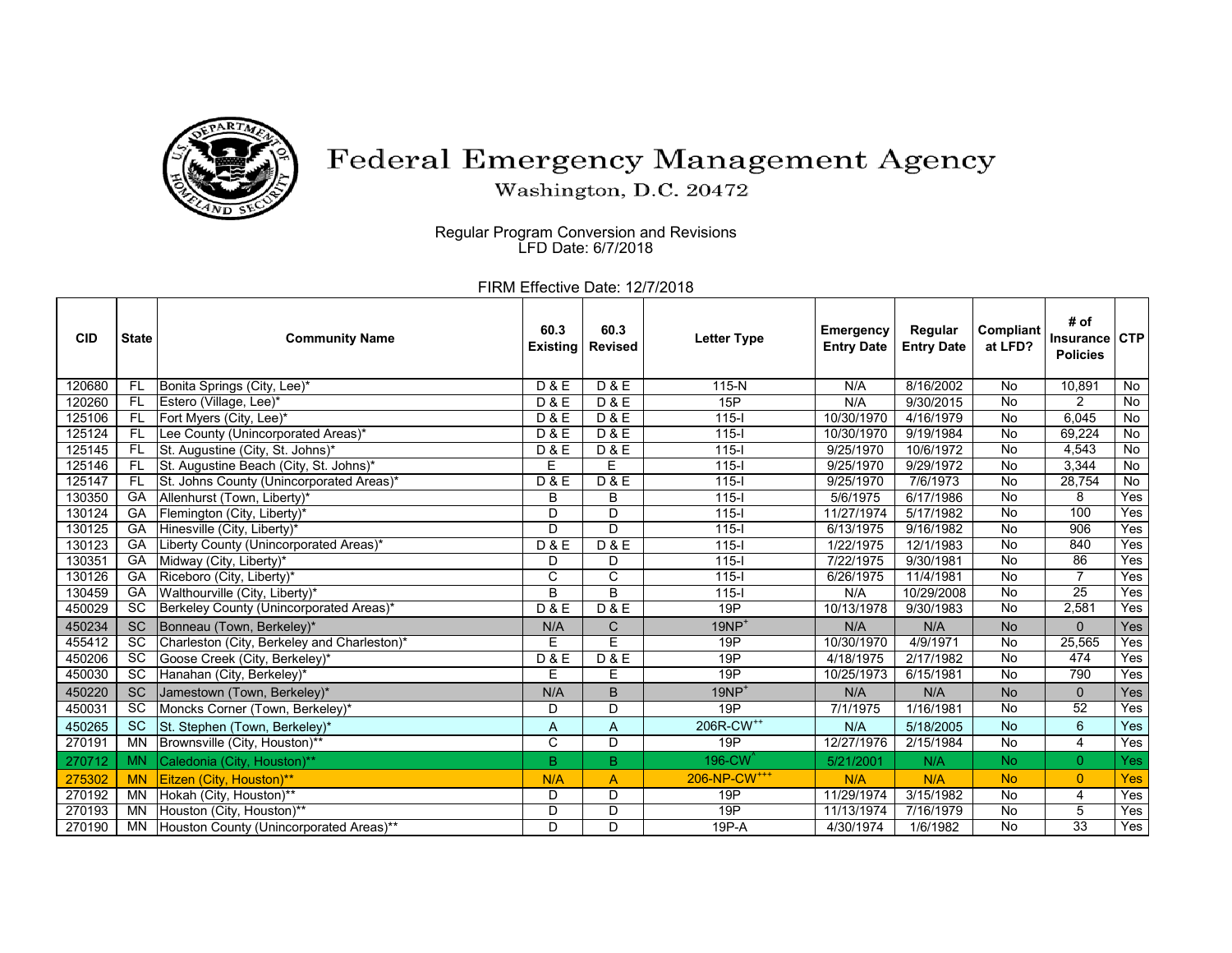| <b>CID</b> | <b>State</b>   | <b>Community Name</b>                                                | 60.3<br><b>Existing</b> | 60.3<br><b>Revised</b>  | <b>Letter Type</b>         | <b>Emergency</b><br><b>Entry Date</b> | Regular<br><b>Entry Date</b> | Compliant<br>at LFD? | # of<br>Insurance CTP<br><b>Policies</b> |                |
|------------|----------------|----------------------------------------------------------------------|-------------------------|-------------------------|----------------------------|---------------------------------------|------------------------------|----------------------|------------------------------------------|----------------|
| 275237     | ΜN             | La Crescent (City, Houston and Winona)**                             | D                       | D                       | 19P                        | 2/11/1972                             | 7/20/1973                    | No                   | 31                                       | Yes            |
| 275319     | <b>MN</b>      | La Crescent (Township, Houston)**                                    | N/A                     | D                       | $15NP(ID)^+$               | N/A                                   | N/A                          | <b>No</b>            | $\mathbf{0}$                             | Yes            |
| 275303     | <b>MN</b>      | Spring Grove (City, Houston)**                                       | N/A                     | $\sf B$                 | 196-CW-NP(ID) <sup>+</sup> | N/A                                   | N/A                          | <b>No</b>            | $\mathbf{0}$                             | Yes            |
| 190103     | IA             | Adel (City, Dallas)**                                                | D                       | D                       | 19P                        | 7/30/1975                             | 8/4/1987                     | $\overline{N}$       | 16                                       | Yes            |
| 190950     | IA             | Bouton (City, Dallas)**                                              | N/A                     | $\overline{\mathsf{A}}$ | 206-NP-CW <sup>+++</sup>   | N/A                                   | N/A                          | <b>No</b>            | $\overline{0}$                           | Yes            |
| 190564     | IA             | Dallas Center (City, Dallas)**                                       | B                       | $\overline{B}$          | 19P                        | N/A                                   | 2/22/2010                    | <b>No</b>            | 3                                        | Yes            |
| 190860     | IA             | Dallas County (Unincorporated Areas)**                               | D                       | D                       | 19P                        | 12/14/1992                            | 5/1/1994                     | $\overline{N}$       | 25                                       | Yes            |
| 190358     | IA             | Dawson (City, Dallas)**                                              | B                       | B                       | 19P                        | N/A                                   | 8/12/2011                    | $\overline{N}$       | $\mathbf 0$                              | Yes            |
| 190359     | IA             | De Soto (City, Dallas)**                                             | B                       | $\overline{B}$          | 19P                        | 9/1/1979                              | 9/27/1985                    | $\overline{N}$       | $\overline{0}$                           | Yes            |
| 190360     | IA             | Dexter (City, Dallas)**                                              | B                       | B                       | $19NP+$                    | N/A                                   | N/A                          | <b>No</b>            | $\Omega$                                 | Yes            |
| 190104     | IA             | Granger (City, Dallas)**                                             | B                       | C                       | 19P                        | 10/29/1976                            | 6/1/1987                     | <b>No</b>            | $\overline{2}$                           | Yes            |
| 190760     | IA             | Linden (City, Dallas)**                                              | N/A                     | A                       | 206-NP-CW <sup>+++</sup>   | N/A                                   | N/A                          | <b>No</b>            | $\overline{0}$                           | Yes            |
| 190780     | IA             | Minburn (City, Dallas)**                                             | N/A                     | $\mathsf A$             | 206-NP-CW <sup>+++</sup>   | N/A                                   | N/A                          | <b>No</b>            | $\overline{0}$                           | Yes            |
| 190105     | IA             | Perry (City, Dallas)**                                               | B                       | $\overline{B}$          | 19P                        | 6/10/1975                             | 9/4/1985                     | <b>No</b>            | 9                                        | Yes            |
| 190361     | IA             | Redfield (City, Dallas)**                                            | $\overline{\mathsf{B}}$ | $\overline{B}$          | 19P                        | 10/26/1976                            | 9/18/1985                    | No                   | $\overline{2}$                           | Yes            |
| 190362     | IA             | Van Meter (City, Dallas)**                                           | D                       | D                       | 19P                        | N/A                                   | 1/26/2009                    | $\overline{N}$       | $\overline{8}$                           | Yes            |
| 190678     | IA             | Waukee (City, Dallas)**                                              | D                       | $\overline{\mathsf{D}}$ | 19P                        | N/A                                   | 5/3/2001                     | $\overline{N}$       | 16                                       | Yes            |
| 190691     | IA             | Woodward (City, Dallas)**                                            | N/A                     | $\overline{B}$          | 15NP(ID)                   | N/A                                   | N/A                          | <b>No</b>            | $\overline{0}$                           | Yes            |
| 080192     | $\overline{c}$ | Calhan (Town, El Paso)*                                              | $\mathsf{C}$            | $\overline{\text{c}}$   | $115 -$                    | 3/12/1976                             | 3/18/1986                    | $\overline{N}$       | $\mathbf 1$                              | Yes            |
| 080060     | $\overline{c}$ | Colorado Springs (City, El Paso)*                                    | D                       | $\overline{\mathsf{D}}$ | $115 -$                    | 3/30/1973                             | 12/18/1986                   | $\overline{N}$       | 1,632                                    | Yes            |
| 080059     | $\overline{c}$ | El Paso County (Unincorporated Areas)*                               | D                       | $\overline{\mathsf{D}}$ | $115 -$                    | 3/9/1973                              | 12/18/1986                   | <b>No</b>            | 621                                      | Yes            |
| 080061     | $\overline{c}$ | Fountain (City, El Paso)'                                            | D                       | $\overline{\mathsf{D}}$ | $115 -$                    | 10/2/1974                             | 6/5/1985                     | No                   | 55                                       | Yes            |
| 080062     | CO             | Green Mountain Falls (Town, El Paso)*                                | D                       | D                       | $115 -$                    | 3/18/1975                             | 6/5/1985                     | No                   | 33                                       | Yes            |
| 080063     | $\overline{c}$ | Manitou Springs (City, El Paso)*                                     | D                       | $\overline{D}$          | $115 -$                    | 5/29/1975                             | 2/1/1984                     | $\overline{N}$       | 190                                      | Yes            |
| 080064     | $\overline{c}$ | Monument (Town, El Paso)*                                            | $\overline{D}$          | $\overline{D}$          | $115 -$                    | 6/10/1975                             | 12/18/1986                   | No                   | 16                                       | Yes            |
| 080065     | $\overline{c}$ | Palmer Lake (Town, El Paso)*                                         | D                       | D                       | $115 -$                    | 8/16/1973                             | 7/3/1978                     | $\overline{N}$       | 17                                       | Yes            |
| 080066     | CO             | Ramah (Town, El Paso)*                                               | $\overline{B}$          | $\overline{\mathsf{B}}$ | $115 -$                    | 11/19/1975                            | 8/5/1986                     | <b>No</b>            | $\overline{0}$                           | Yes            |
| 410043     | <b>OR</b>      | Bandon (City, Coos)**                                                | D & E                   | $\overline{\mathsf{E}}$ | $115 -$                    | 10/11/1974                            | 8/15/1984                    | $\overline{N}$       | 84                                       | No             |
| 410292     | <b>OR</b>      | Confederated Tribes of Coos, Lower Umpqua and Siuslaw<br>(Lincoln)** | N/A                     | $\mathsf C$             | 115NP-CWG-TN <sup>+</sup>  | N/A                                   | N/A                          | <b>No</b>            | 0                                        | No             |
| 410044     | <b>OR</b>      | Coos Bay (City, Coos)**                                              | C                       | $\overline{\text{c}}$   | $115 -$                    | 8/23/1974                             | 8/1/1984                     | No                   | $\overline{121}$                         | $\overline{N}$ |
| 410042     | <b>OR</b>      | Coos County (Unincorporated Areas)**                                 | D & E                   | D & E                   | $115 -$                    | 7/7/1975                              | 11/15/1984                   | <b>No</b>            | 235                                      | $\overline{N}$ |
| 410045     | <b>OR</b>      | Coquille (City, Coos)**                                              | D                       | D                       | $115 -$                    | 4/29/1975                             | 9/28/1984                    | No                   |                                          | No             |
| 410102     | <b>OR</b>      | Coquille Indian Tribe (Coos)**                                       | N/A                     | $\mathsf C$             | $15NP+$                    | N/A                                   | N/A                          | No                   | $\mathbf{0}$                             | No             |
| 410278     | <b>OR</b>      | Lakeside (City, Coos)**                                              | D                       | D                       | $115 -$                    | 6/2/1975                              | 8/1/1984                     | $\overline{N}$       | 40                                       | $\overline{N}$ |
| 410047     | <b>OR</b>      | Myrtle Point (City, Coos)**                                          | D                       | $\overline{\mathsf{D}}$ | $115 -$                    | 1/30/1975                             | 7/16/1984                    | $\overline{N}$       | $\mathbf{1}$                             | $\overline{N}$ |
| 410048     | <b>OR</b>      | North Bend (City, Coos)**                                            | C                       | $\overline{\text{c}}$   | $115 -$                    | 6/4/1975                              | 8/1/1984                     | $\overline{N}$       | 34                                       | No             |
| 410049     | OR             | Powers (City, Coos)**                                                | $\overline{B}$          | $\overline{\mathsf{B}}$ | $115 -$                    | 8/6/1975                              | 6/30/1976                    | <b>No</b>            |                                          | No             |